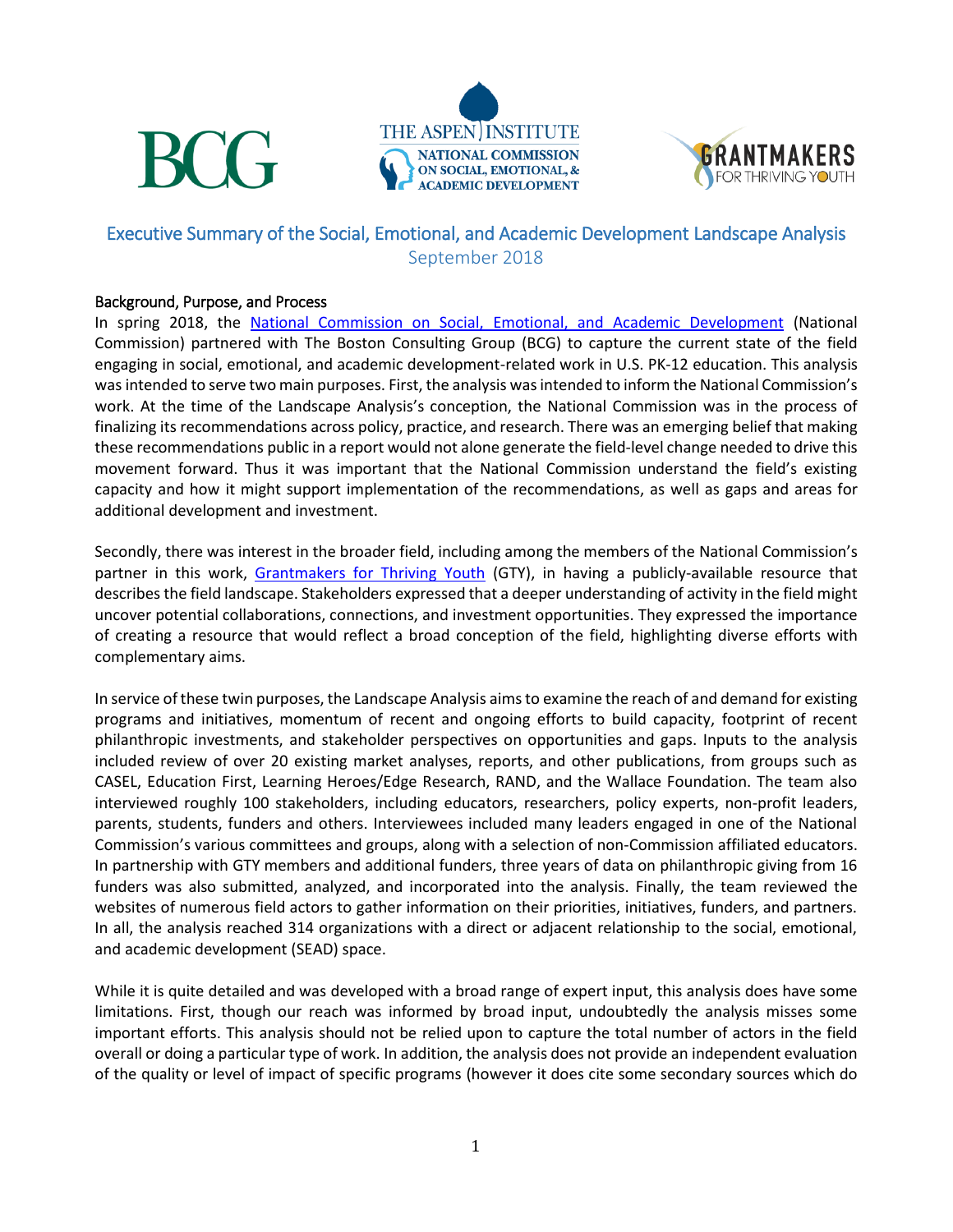





this). Finally, the analysis does not address the current state of implementation in schools, districts, or out-ofschool time (OST) settings, beyond synthesizing existing reports on this topic. There is an ambition that over time this analysis can be updated and improved; potential areas for expansion are highlighted at the end of this document.

### **Structure of the Landscape Analysis**

The Landscape Analysis has multiple components. The centerpiece is the Landscape Analysis narrative, which can be found [here.](https://assets.aspeninstitute.org/content/uploads/2018/09/NC-SEAD-Field-Landscape-AnalysisvF_092118.pdf) The narrative is built around 14 potential areas of activity, called implementation levers, that if activated could aid in the expansion of social, emotional, and academic development. These levers were synthesized from initial stakeholder interviews. Within a given lever, the analysis aims to provide a snapshot of the field's current capacity and the most important areas of activity looking forward. The levers are:

- Encourage creation of new school models and OST program designs/approaches, and enhance marketplace of integrated social, emotional and academic-related products and services (e.g., curriculum, technology) to drive high quality implementation.
- Create and roll out a broadened set of systems and tools for measurement of social, emotional and academic learning environments.
- Expand supply of high-quality technical assistance to districts and the out-of-school time sector, building implementation capacity.
- Build capacity and buy-in of place-based networks and equip them with resources to support local adaptation and implementation.
- Redesign educator preparation programs to balance knowledge of standards with an understanding of youth development and transformed vision for school learning environments.
- Focus leadership and educator development providers' programs more explicitly on developing adult capacity in social, emotional and academic domains.
- Promote increased and more flexible federal and state resources to support integrated social, emotional and academic development in a way that ameliorates existing disparities.
- Coalesce and integrate catalytic resources around the highest priority implementation opportunities and questions across practice, policy and research.
- Mobilize youth voice and leadership to actively drive a national and local implementation agenda.
- Grow the familiarity, alignment and commitment of families, parents, caregivers and grass-roots organizations in local communities through balance of local coalition building and high visibility public campaign(s) with clear, consistent messaging.
- Engage educators to spread best practices and awareness about social, emotional and academic development through social media engagement and educator-led networks.
- Engage and advocate to local, state and federal policy makers to enhance and create supportive conditions for implementation.
- Ensure social, emotional and academic development is prioritized on the agenda of major national and regional associations within the education and OST sectors.
- Develop a more aligned, diverse and inclusive field by encouraging ongoing collaboration and continuous improvement.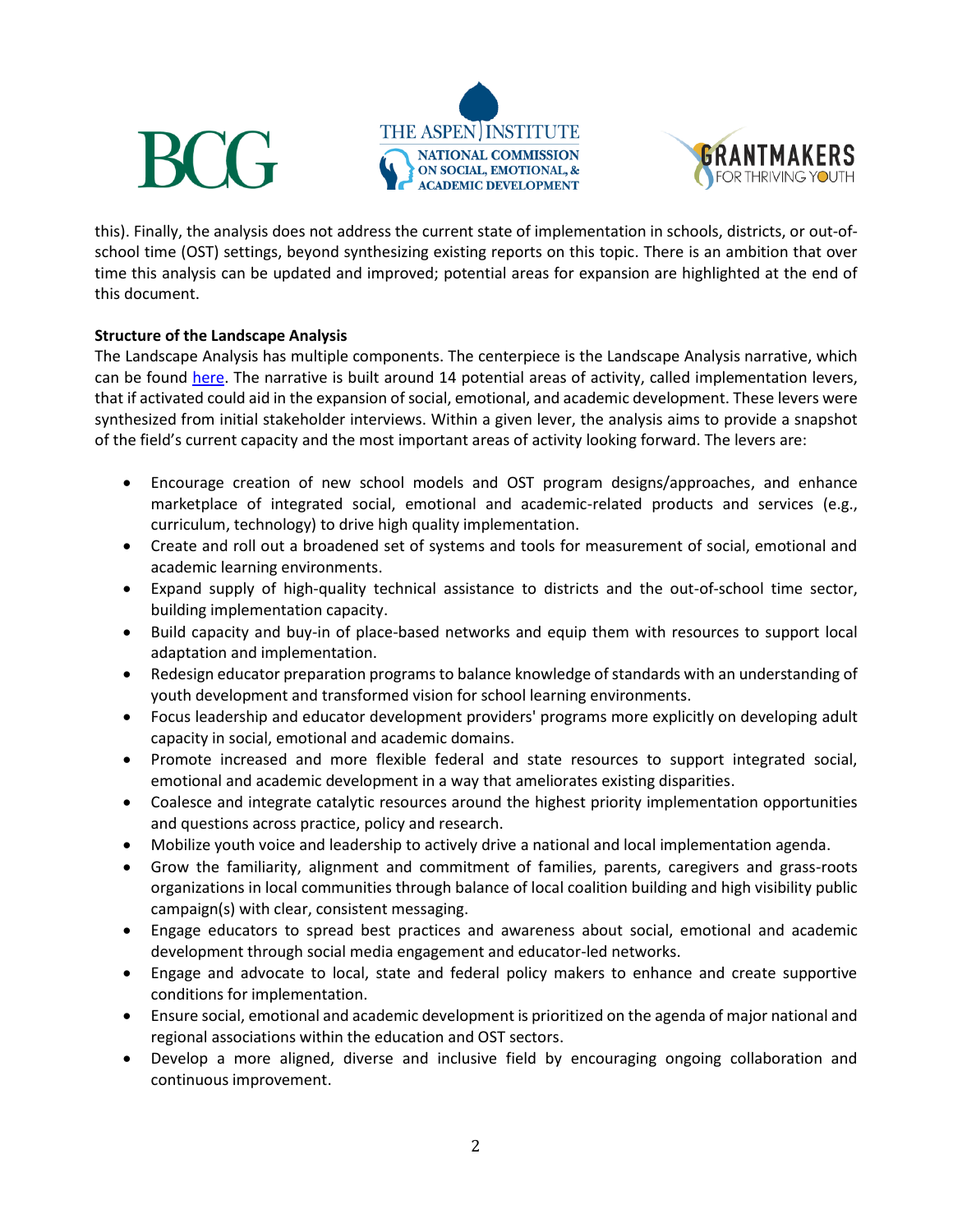



The second component of the Landscape Analysis is a "beta version" [relational map of field actors,](https://assets.aspeninstitute.org/content/uploads/2018/09/SEAD-Landscape-Analysis-relational-map.pdf) accompanied by a slide deck with findings, insights and instructions for use of the map. The relational mapping is an initial attempt to characterize the field in a more purely data-driven way, based on public reporting (on websites) of funder and partner relationships. The goal of this component is to determine the connections and networks among field actors, highlighting which organizations are already working together, and where potential opportunities for further connections lie.

Finally, the Landscape Analysis process also included an opportunity to highlight the work of the Taxonomy Project from Stephanie Jones and the EASEL lab at Harvard, which captures another aspect of the landscape, the relationships among the various competency frames used in the social, emotional and academic development ecosystem. That work is not further summarized in this document, but more information can be found [here.](https://easel.gse.harvard.edu/taxonomy-project)

#### **Findings from the Landscape Analysis**

**BCG** 

Synthesizing across the 14 implementation levers explored in the Landscape Analysis narrative, 4 cross-cutting themes emerged:

- 1. Strong demand and growing adoption
- 2. Critical need for exemplars and improved implementation knowledge
- 3. Significant opportunities for building field capacity in every corner of the field
- 4. Opportunity to continue to strengthen field collaboration

#### *1. Strong demand and growing adoption*

Demand for programming in social, emotional, and academic development is strong, and the number of schools, districts and programs emphasizing these skills is growing rapidly. Several conditions have contributed to this demand, including the increased policy flexibility for states under ESSA; mounting evidence of the positive impacts of a more whole child focus; an increase in the availability of related curricula, tools, and resources; and perhaps most importantly, a deep resonance among educators.

All of these factors have led schools, districts, OST providers and states to increasingly incorporate approaches related to social, emotional and academic development in their respective settings. In the OST space, many providers have implemented integrated social, emotional and academic development for decades, however there are some emerging efforts to codify and make such efforts more explicit and intentional. In schools, millions of students are participating in curricular programs that emphasize social and emotional skills; for example, the SecondStep program alone reaches 13 million students per year. Over 15 million students have completed an SEL-related assessment of some kind. At the district level, CASEL's Collaborating Districts Initiative initially included eight districts focused on district-wide implementation of integrated SEL; today, CASEL supports 20 districts with demand from many more. Similarly, at the state level, CASEL's Collaborating States Initiative received applications from 40 states for 5 initial slots; today it includes 25 states.

#### 2. *Exemplars and implementation knowledge*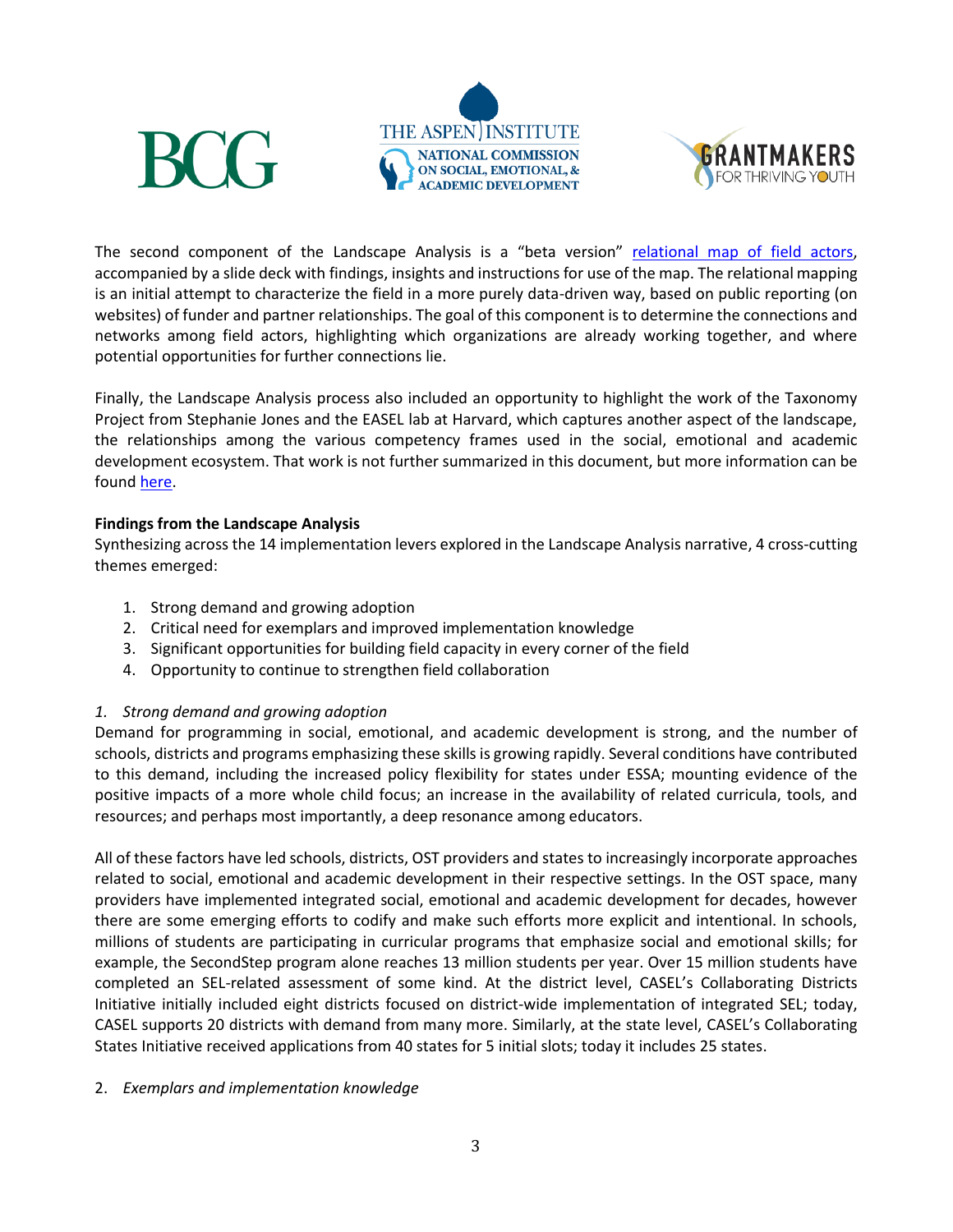





The deep resonance of social, emotional and academic development has a corollary: nearly every educator exhibits some of the desired behaviors. Yet, the National Commission's recommendations describe a level of implementation that most stakeholders believe remains relatively rare. This gap -- between what almost every educator does already and what the Commission is recommending -- is not clearly articulated in the field. There is little consensus about the sequence of steps to take between typical and exemplary implementation. This is complicated by the wide range of entry points for social, emotional and academic development-related work: SEL, school climate, school safety, anti-bullying, equity, community schools, workforce readiness, personalized learning, the science of learning and more. Each of these distinct but overlapping domains has its own language, implementation approaches and providers. Many settings are implementing multiple of these at once.

As a result, it is not surprising that current implementation of social, emotional and academic development faces several pitfalls. Relative to the Commission's recommended integrated approach, many schools and systems are mistaking the part for the whole – e.g., a school implementing a singular program or approach, such as a climate survey or discipline program, and assuming that it is "doing SEL." Others have taken an initial step, like implementing climate survey or explicit instruction program, and may be aware that there is more to do, but lack the tools and support to, for example, use climate data to drive action or integrate social and emotional development more explicitly in academic subject areas. Finally, there is a concern over SEL or similar programming delivered without proper training rooted in equity, and its potential to exacerbate inequities for marginalized student groups. Stakeholders emphasized that equity should be central to program design such that programs are sufficiently customized to meet the needs of all students.

In light of these pitfalls, there is a need at the sector level for more real-life exemplar models, stronger fieldlevel engagement and support around implementation entry points and progressions, and more and better measurement tools to enable leaders to assess their level of implementation and how to continuously improve. This imperative is all the more urgent in light of the high demand described above. There is real risk of lowquality implementation imperiling the movement.

#### *3. Capacity-building opportunities*

In addition to the need for more implementation knowledge, there is a need for increased field capacity at all levels to support high-quality implementation of integrated social, emotional and academic development. This capacity includes the social and emotional skills of adults who interact with children and extends to a broader set of organizational competencies in schools, school systems and OST settings, including the ability to effectively implement change. Critically, capacity-building needs also extend to the ecosystem of field organizations that support schools, school systems, and OST providers, including state education agencies and regional service centers, schools of education, community- and state-level coalitions and collective impact networks, third-party professional development and technical assistance providers and curriculum providers, among others. Across the 14 implementation levers explored in the Landscape Analysis, a total of 73 improvement opportunities were identified to support successful implementation of social, emotional, and academic development. (The full list of opportunities is included in the Appendix to this document.) Most of these relate to building the capacity of this support ecosystem in some way.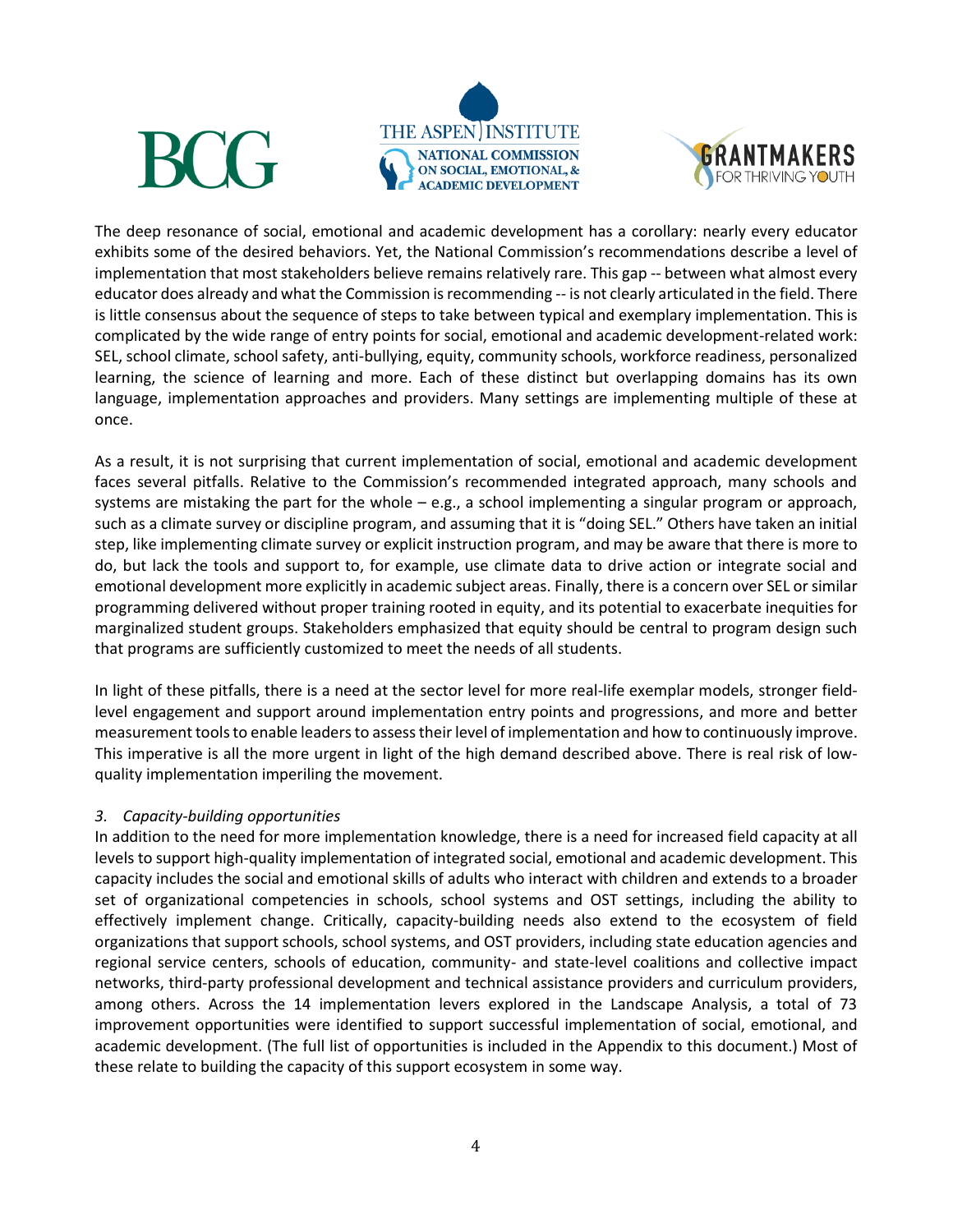





To illustrate just a few examples:

- There are relatively few integrated programs designed for a diversity of contexts (e.g., high school students, STEM subjects), and the strongest models have limited reach. This suggests a need for more diverse, integrated programs, as well as scaling-up of models that have demonstrated success
- There are some emerging place-based networks focused on social and emotional learning, but reach is limited; in addition, there are many emerging place-based networks without this focus. Therefore, there is an opportunity for additional incorporation of social, emotional, and academic development into these networks
- In pre-service training, only a fraction of educators are reached through programs that deeply integrate social, emotional content and support adults meaningfully around cultural competence, demonstrating sizable work needed in this area. Stakeholders reiterated the importance of equity within adult capacity, stressing that all educators should have the mindsets and skills to create learning environments where all students feel respected and valued
- Technical assistance (TA) providers with expertise in change management have limited reach in this sector, and demand for this expertise exceeds supply. Therefore, additional high-quality TA providers with experience in change management are needed to assist schools, districts, and states with successful implementation of integrated social, emotional and academic development

### *4. Strengthened field collaboration*

Stakeholders widely express that to date, the National Commission has been successful in facilitating strengthened relationships and building collaboration across the field, and that this collaboration will be even more important going forward. The Commission has developed a reputation among many as a neutral space that enables a diverse array of field leaders to collaborate. There's also a belief that the Commission has helped social, emotional, and academic development gain prominence on several partner agendas.

However, we also consistently heard that there is more work to do to continue growing the coalition after the National Commission's report is released. This includes deepening the active engagement of several constituencies already engaged in the Commission's work, including civil rights, academics-focused education reform, business, and youth development. It also includes expanding engagement across the many movements and causes that intersect in the social, emotional and academic development space, including Dignity in Schools, opportunity youth, SEL, college access and success, school safety, early childhood access/quality, child mental health and trauma-informed care and education, among others.

This broadening and deepening of the coalition is important as it promises to increase the value of engagement and knowledge sharing within the coalition, enabling a greater diversity of voices for field leaders to learn from, a greater opportunity for alignment and coherence, and a broader audience for any one leader or organization's ideas. A broader and deeper coalition also increases the influence and effectiveness of the coalition within the U.S. education landscape, and mitigates the risk of this work being type cast as any one faction's agenda.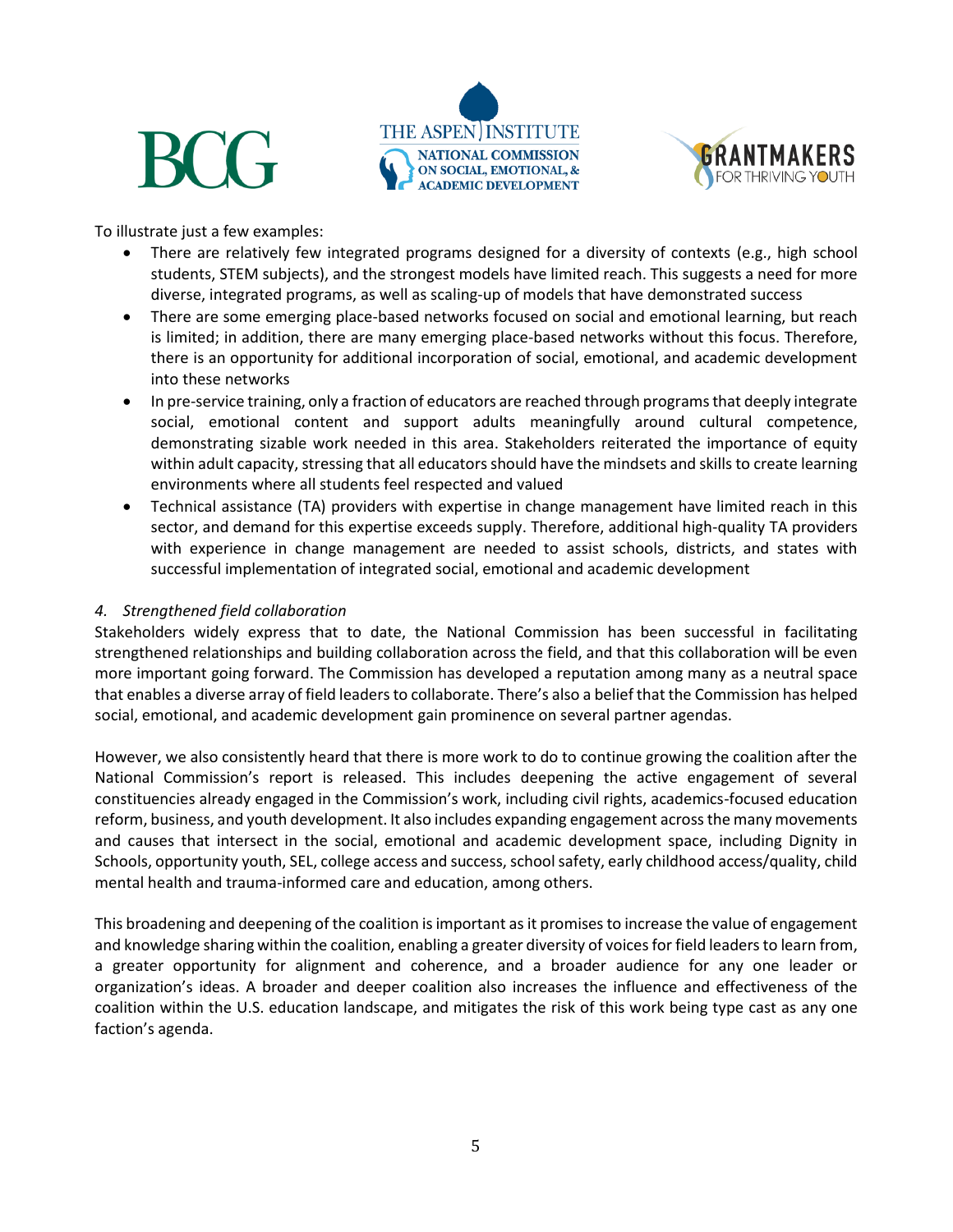





Stakeholders strongly emphasized that any ongoing coalition should support and enable organizations in the field, rather than competing with them.

#### Findings from the relational mapping exercise

The "beta version" relational map enables a visual depiction of the network among 224 organizations cited in the Landscape Analysis. These organizations cited over 800 additional organizations as funders or partners on their websites. While the methodology based on website reviews no doubt underrepresents the true number of connections among field actors, this methodology was able to show an interconnected web that includes about 2/3 of the initial set of organizations (the remaining 1/3 either are not connected to the main network of actors, or have connections that were not found on public websites).

Among all actors, CASEL has the most connections with organizations doing "SEAD-related" work (24), and the Gates Foundation is the most well-connected funder with such organizations (18). Big Brothers Big Sisters had the most associations of any organization (34 in total) but only 4 connections to actors classified as significantly engaged in SEAD-related work.

Most of the broader takeaways from this analysis are intuitive and consistent with the qualitative analysis underlying the Landscape Analysis narrative. For example, philanthropic and convening organizations are highly connected and cluster at the center of the network map. Research institutions also tend toward the center of the map. Technical assistance providers tend to be more peripheral; potential causes include that these organizations rely less on philanthropy and/or that commercial TA providers are less likely to disclose partners publicly. However, this is also consistent with the findings that the TA landscape is extremely fragmented across a large number of relatively small-scale providers.

One final finding of interest: ten of the top 50 funders and partners named most frequently by actors engaged in SEAD-related work are large companies. This suggests an opportunity for more engagement with the business community, not only as important stakeholders providing expertise on what the workforce is demanding, but also as potential catalytic funders via corporate philanthropy.

#### **Future of the Landscape Analysis**

#### Landscape Analysis narrative

While the Landscape Analysis is quite extensive, it represents the field at a snapshot in time and is subject to the collective biases and blind spots of our team and ~100 interviewees. Subsequent updates to the Landscape Analysis narrative might attempt to fill these blinds spots, particularly in capturing additional important efforts in adjacent movements and/or leading-edge state and local efforts. Further analysis might also further quantify the social, emotional, and academic development field, capturing the reach of additional organizations and initiatives and additional measures of implementation on the ground. In addition, future versions could push deeper on the quality and/or level of alignment with the National Commission's recommendations.

A future Landscape Analysis might go deeper in a couple of specific areas prioritized by some stakeholders we engaged. The current Landscape Analysis examines the ecosystem of out-of-school time (OST) providers and field actors, but could further explore certain areas (e.g., building out an analysis of OST pre-service and in-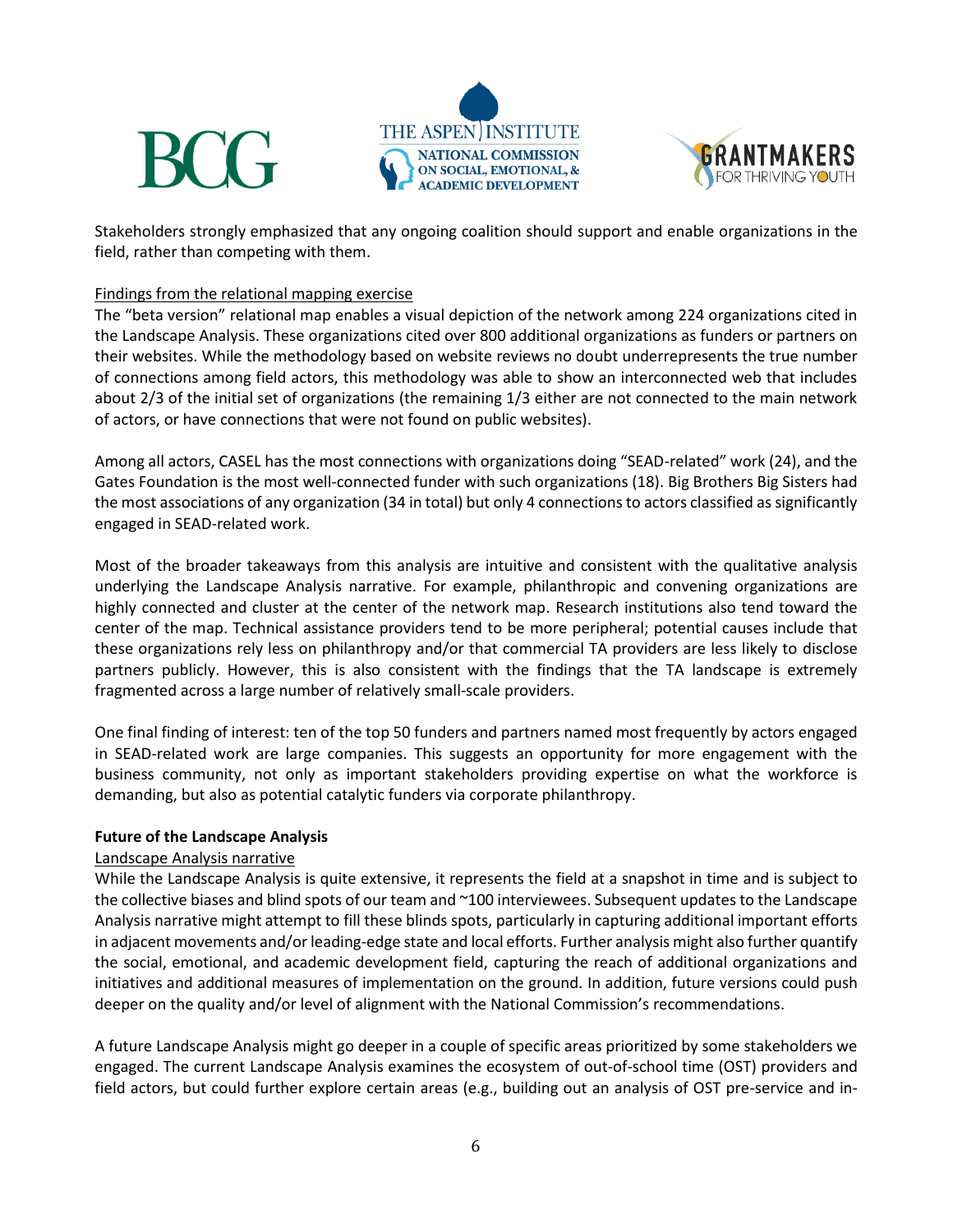





service training). In addition, while the current Landscape Analysis mentions the important roles of schoolbased non-teaching staff (e.g., counselors) a future analysis could address the support landscape for these roles in much more depth.

#### Relational map of actors

The relational mapping analysis also should be updated over time. The organizations profiled could be expanded to include a more comprehensive set of actors, including from sub-sectors mentioned above. The analysis also could be refined to improve the accuracy and comprehensiveness of the underlying data, via outreach to organizations to verify information on their funders, partners and activities (filling in gaps for those who do not post this information on their website). Additional data fields such as board membership and demographics, years in operation, and organizational budget could also be collected to provide a richer picture of each actor's involvement and investment in the field. Finally, there are opportunities to standardize, and possibly partially automate, the process for collecting data so that it can be updated more easily and on a more frequent basis.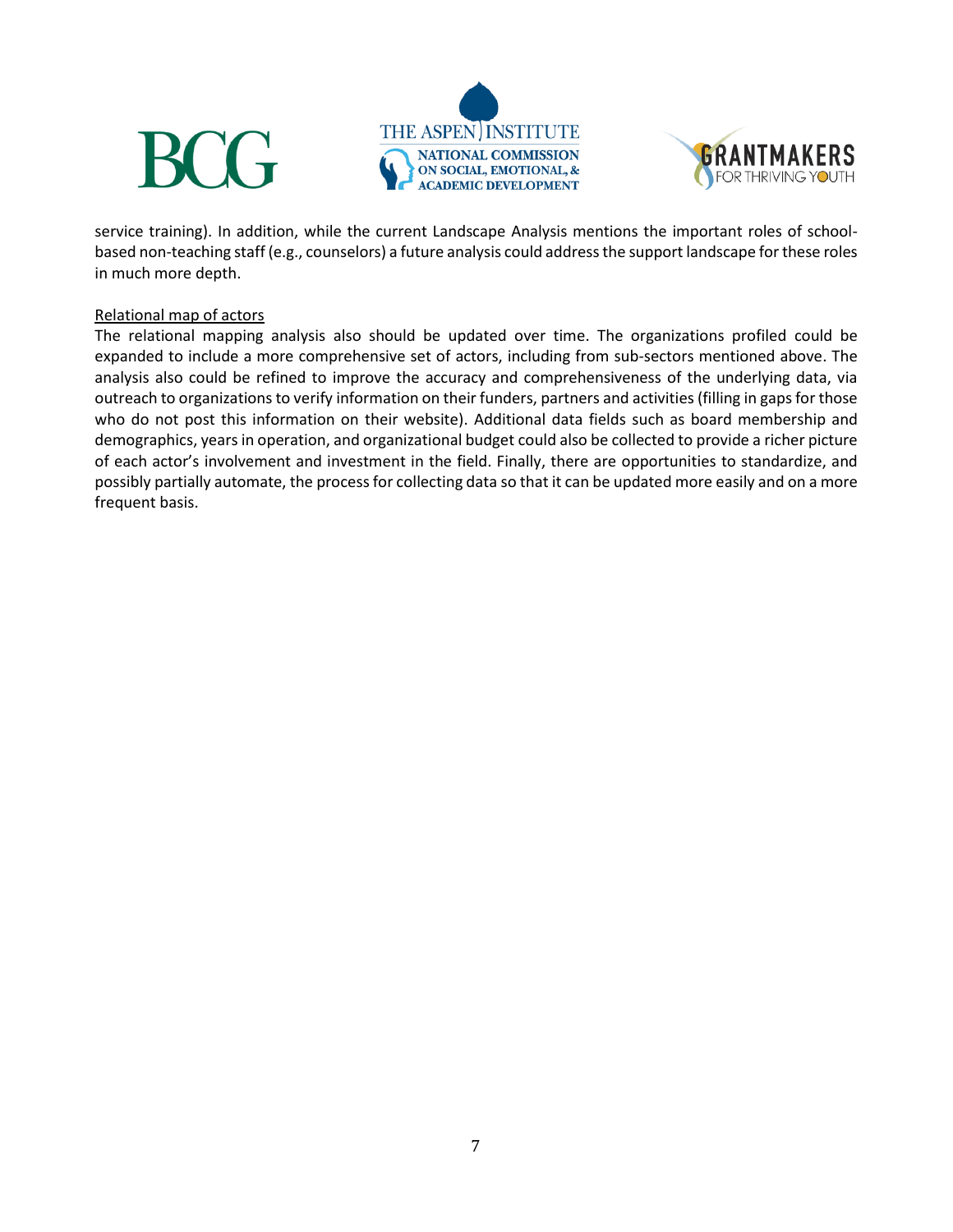



### **Appendix**

| Lever                                                                                                                                             | <b>Field status and momentum</b>                                                                                                                                                                                                                                                                                                                                                                                                                                                                                                                                                                                                                                                                                                                                                                                                                                                                                                                                                                                                                                       | Opportunities                                                                                                                                                                                                                                                                                                                                                                                                                                                                                                                                                                                                                                                                                                                                                                                                                                                            |
|---------------------------------------------------------------------------------------------------------------------------------------------------|------------------------------------------------------------------------------------------------------------------------------------------------------------------------------------------------------------------------------------------------------------------------------------------------------------------------------------------------------------------------------------------------------------------------------------------------------------------------------------------------------------------------------------------------------------------------------------------------------------------------------------------------------------------------------------------------------------------------------------------------------------------------------------------------------------------------------------------------------------------------------------------------------------------------------------------------------------------------------------------------------------------------------------------------------------------------|--------------------------------------------------------------------------------------------------------------------------------------------------------------------------------------------------------------------------------------------------------------------------------------------------------------------------------------------------------------------------------------------------------------------------------------------------------------------------------------------------------------------------------------------------------------------------------------------------------------------------------------------------------------------------------------------------------------------------------------------------------------------------------------------------------------------------------------------------------------------------|
| School & program design<br>School-based programs and curricula<br>models, curriculum, and<br>other tools<br>implementation is needed<br>$\bullet$ | There are many explicit instructional options, a number of which<br>have been vetted by CASEL, determined to be high-quality, and<br>are aligned to the goals of social, emotional, and academic<br>development; however, more widespread adoption with strong<br>Relatively few integrated curricula exist, demonstrating a need<br>for more products that integrate social, emotional and academic-<br>related skills into academics. Incumbent and alternative<br>publishers are making some inroads here, however we are far<br>from mass adoption across grade levels and subjects. Social and<br>emotional curricula integrated into academics is focused mostly<br>on literacy and history vs. math or science, as well as younger<br>grades. Curricula and tools also need to be developed in a way<br>that is reflective and inclusive of all students' backgrounds<br>Finally, emerging curricula and Ed tech tools require more quality<br>reviews and evidence of effectiveness (see more details in<br>curriculum aggregators and evaluators sub-section) | School-based programs and curricula<br>Develop more options that integrate social and emotional<br>$\bullet$<br>skills into academic content, with focus on higher grades and<br>STEM subjects. Large publishers represent opportunity to<br>reach greater scale<br>Develop more options to systematically integrate social and<br>$\bullet$<br>emotional skills outside of core-content subjects, e.g., arts,<br>music, sports<br>Expand tools that enable local integration of social and<br>$\bullet$<br>emotional skills into existing curricula<br>Continue to promote infusion of social and emotional<br>$\bullet$<br>competencies in education technology tools and other near-<br>in adjacencies, e.g., restorative justice programs<br>Develop programs that are sufficiently customized to meet<br>the needs of all students across all learning environments |
|                                                                                                                                                   | Curriculum aggregators and evaluators<br>Looking forward, in addition to review of explicit instruction<br>curricula, evaluations of materials in core academic subject areas<br>should incorporate criteria that focus on the development of<br>social, emotional and academic-related skills and competencies<br>CASEL is the only known social, emotional, and academic<br>$\bullet$<br>development-focused organization that routinely evaluates and<br>publishes guidance on curricula in the field. Expansion of<br>curricular providers and programs - and a push to include core<br>academic curricula - may create a strain on field capacity to keep<br>up                                                                                                                                                                                                                                                                                                                                                                                                   | <b>Curriculum aggregators and evaluators</b><br>Lead continued push for greater breadth and frequency in<br>$\bullet$<br>aggregation, review, and evaluation of content (e.g., review<br>of core academic and OST curricula with social, emotional,<br>and academic lens)                                                                                                                                                                                                                                                                                                                                                                                                                                                                                                                                                                                                |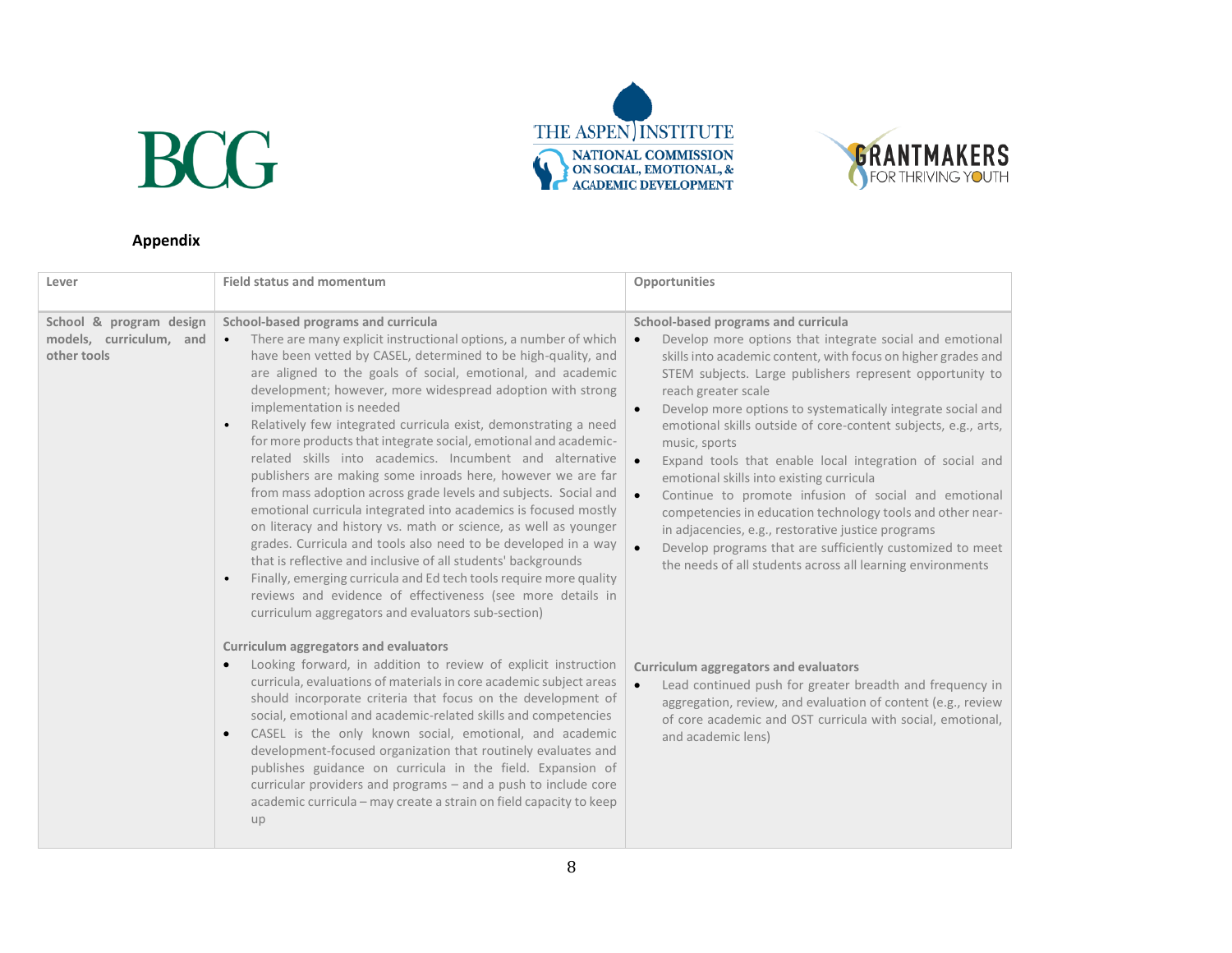



- Existing curriculum aggregators, review, and evaluation assets not historically focused on social, emotional, and academic development (e.g., EdReports) for both in-school and OST settings would seem to have an important potential role in expanding the field's capacity
- It is likely preferable to have fewer credible reviewing organizations (with expanded capacity) rather than many disparate reviewers
- **School and program design models**
- While several strong examples and pockets of innovation exist, the majority of students are not experiencing the high-quality, integrated social, emotional and academic development envisioned by the National Commission. The amount and degree of change needed is vast and difficult to achieve
- More models of what the Commission is recommending are needed. Assuming exemplar models emerge, scaling is also a challenge. Leading school operators and partnership networks have been slow to scale, capping out around ~200 schools (thus far). Experience to date suggests that school models alone cannot enable consistent, national implementation of integrated social, emotional, and academic development. They represent one lever alongside other changes that are needed
- A greater infusion of resources from public and/or philanthropic domains would enable expansion of high-quality models

#### **OST programs and curricula**

- The core organizing principle of much of the OST sector is a commitment to positive youth development, yet the sector currently lacks the resources and support to fully realize its potential to positively impact social, emotional, and academic development in children and youth
- Stakeholders report that many organizations in the sector both direct service and support organizations – are chronically underresourced. In many organizations serving children and youth, high staff turnover; inadequate pre- and in-service staff training | and attention to quality improvement; and insufficient

#### **School and program design models**

- Expand number and reach of high-quality school models with integrated social, emotional, and academic development
- Extend social and emotional content into "adjacent" school models—e.g., integration of social and emotional learning into personalized learning models
- Provide supports to school operators and partnership models to evolve their constructs to more comprehensively integrate the Commission's recommendations into their practices
- Provide supports for implementation progressions of social, emotional, and academic development across a diversity of learning environments and entry points, by which operators can move along a continuum to full integration of the Commission's recommendations

#### **OST programs and curricula**

- Secure increased core support, from both the public sector and philanthropy, for OST providers who are explicitly integrating social, emotional, and academic development into effective programs
- Support OST programs to codify skills and make intended social and emotional outcomes more intentional and explicit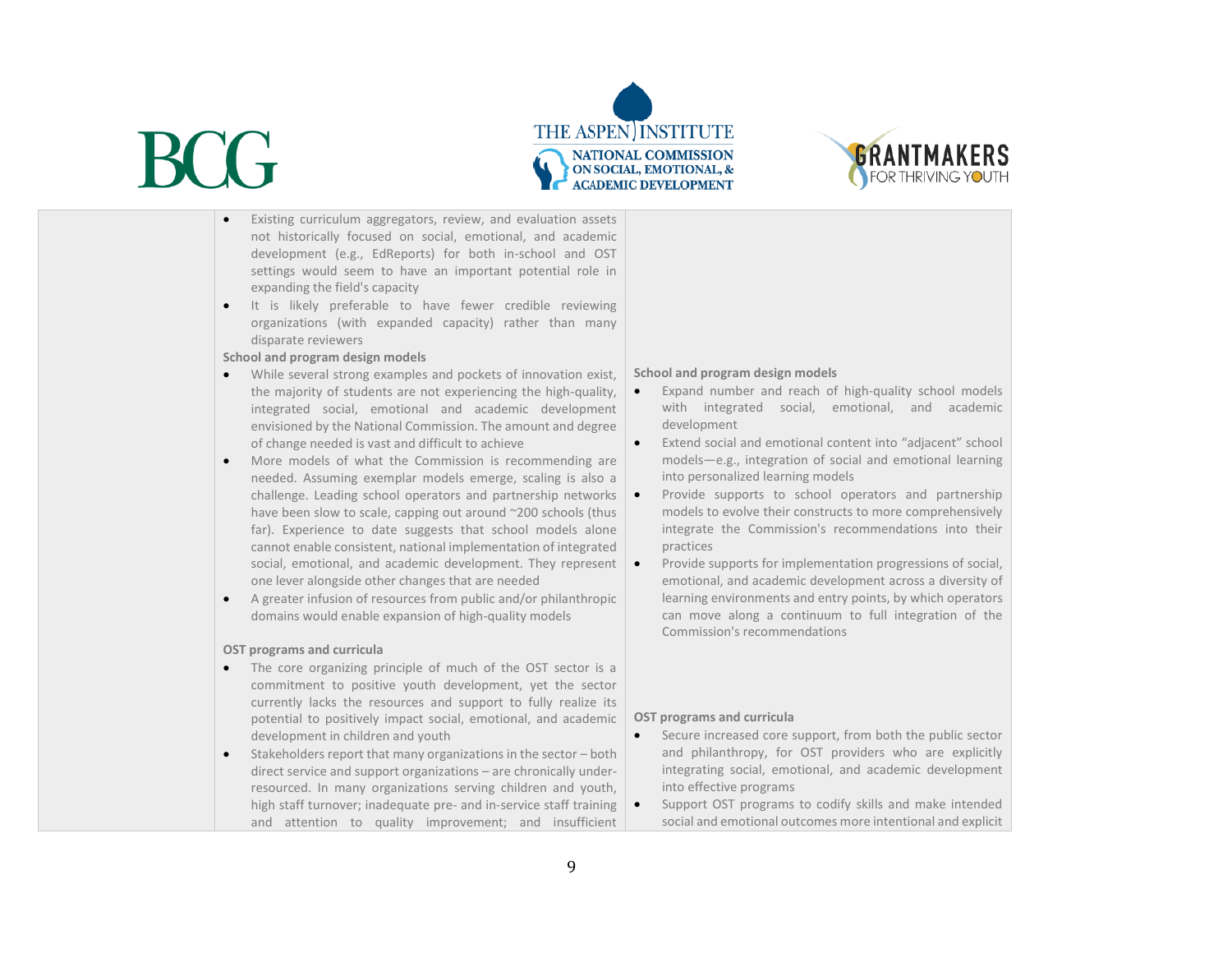



|                                                                     | organizational, management and leadership capacity collectively<br>hinder both access to and quality of services<br>There are some areas of positive momentum in the field (though<br>$\bullet$<br>with still a long way to go), including school-OST partnerships and<br>support for greater intentionality in the focus on social,<br>and academic<br>development<br>emotional,<br>(vs.<br>more<br>informal/incidental focus)                                                                                                                                                                                                                                                                                                                                                                                                                                                                                                                                                                                                                                                                                                                                                | Increase supports (e.g., improved TA) that strengthen social,<br>emotional, and academic-based programming for OST<br>providers, including effective tools for measurement.<br>Develop more high-quality SEAD-related curricula, tools, and<br>other supports tailored to out-of-school settings<br>Leverage the OST sector's capacity to equip and support<br>families in understanding and supporting social, emotional,<br>and academic development<br>Build alliances and alignment in support of the Commission's<br>vision with field organizations across the core areas focused<br>on by OST providers, including arts, sports, STEM, youth<br>organizing, others<br>Pursue opportunities to better integrate the expertise of<br>OST practitioners, researchers and advocates with their<br>counterparts focused on school settings. The opportunities<br>for partnership and integration extend from Commission-<br>level work to individual schools and OST programs |
|---------------------------------------------------------------------|--------------------------------------------------------------------------------------------------------------------------------------------------------------------------------------------------------------------------------------------------------------------------------------------------------------------------------------------------------------------------------------------------------------------------------------------------------------------------------------------------------------------------------------------------------------------------------------------------------------------------------------------------------------------------------------------------------------------------------------------------------------------------------------------------------------------------------------------------------------------------------------------------------------------------------------------------------------------------------------------------------------------------------------------------------------------------------------------------------------------------------------------------------------------------------|---------------------------------------------------------------------------------------------------------------------------------------------------------------------------------------------------------------------------------------------------------------------------------------------------------------------------------------------------------------------------------------------------------------------------------------------------------------------------------------------------------------------------------------------------------------------------------------------------------------------------------------------------------------------------------------------------------------------------------------------------------------------------------------------------------------------------------------------------------------------------------------------------------------------------------------------------------------------------------|
| Continuous<br>improvement<br>systems, measurement and<br>frameworks | <b>Measurement and assessment</b><br>While R&D efforts will likely take time to deliver tangible tools<br>$\bullet$<br>for the field, the need is clearly identified and there are several<br>initiatives currently working to address measurement gaps that<br>exist, e.g.,<br>The Taxonomy Project<br>Multiple collaborative networks committed to<br>improving the reliability and accuracy of assessments<br>related to social and emotional competencies such as<br>MeasuringSEL and FCIM<br>However, (1) there is no clear coalition or organization<br>$\bullet$<br>supporting assessment and accountability policy efforts<br>nationally, with disparate efforts on state-by-state basis; (2)<br>there are a number of unsettled research and development<br>questions, particularly related to measuring student social and<br>emotional competencies directly, and advancements in research<br>do not necessarily happen on a predictable timeline; (3) a vision<br>for stronger research-practice integration (as proffered in the<br>National Commission's research recommendations) is in very<br>nascent stages; (4) there is no collaborative network convening | Measurement and assessment<br>Develop greater understanding and alignment regarding<br>$\bullet$<br>similarities and differences across terms and frameworks<br>(currently underway, the Taxonomy Project)<br>Expand adoption of assessments focused on school climate<br>$\bullet$<br>Continue current efforts to create improved assessments<br>(including those focused on student SEL competencies) with<br>proven validity and reliability<br>Develop more robust supports to districts, schools, and the<br>$\bullet$<br>OST sector for effectively using the data collected to improve<br>practice<br>Build greater consensus across field around appropriate<br>path forward on accountability. In parallel, solidify coalition<br>to support assessment and accountability policy efforts<br>across states<br>Support efforts to apply an equity lens to measurements and<br>assessments, including reducing cultural bias and<br>considering policy implications      |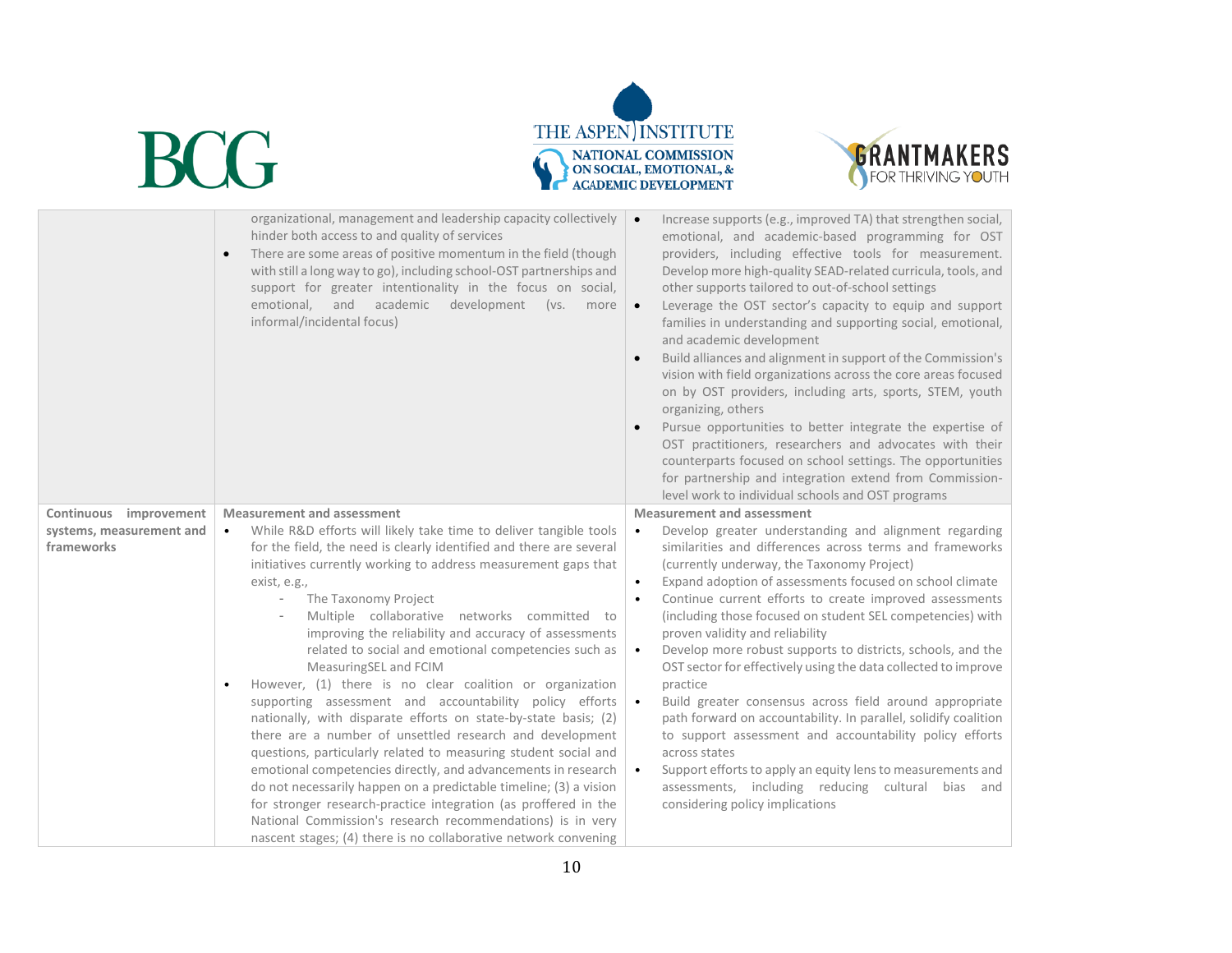



|                             | multidisciplinary actors to drive improvements to social and<br>emotional measurement tools in the OST sector; (5) K-12 and<br>OST-focused assessments are for the most part being developed<br>in parallel rather than in collaboration or alignment (or even, in<br>many cases, awareness)<br>Research<br>There are a number of talented researchers studying the<br>$\bullet$<br>components and impacts of social, emotional, and academic<br>development - but there are still many research questions to be<br>answered<br>The Commission has outlined a research agenda for the next<br>generation, and a number of leading researchers have been<br>involved in its creation, increasing the odds that it will have an<br>impact. However, the potential research community for social,<br>emotional, and academic development is large and dispersed<br>across fields, and more work is needed to galvanize its<br>engagement<br>The nature and focus of research also is influenced by funding<br>$\bullet$<br>streams, and funding paradigms likely also need to change (e.g.,<br>building alignment and collaboration among relevant federal<br>departments that fund relevant research) | Research<br>Create broad investment in the vision (expressed in the<br>Commission's research recommendations) of stronger<br>research-practice integration<br>Widen the circle of scientists and researchers invited to the<br>$\bullet$<br>conversation about improving social, emotional, and<br>academic outcomes for youth<br>Create funding stream(s) for a shared agenda on the science<br>$\bullet$<br>of human development in the context of education. Build<br>collaboration among relevant federal departments to fund<br>this agenda                                                       |
|-----------------------------|-----------------------------------------------------------------------------------------------------------------------------------------------------------------------------------------------------------------------------------------------------------------------------------------------------------------------------------------------------------------------------------------------------------------------------------------------------------------------------------------------------------------------------------------------------------------------------------------------------------------------------------------------------------------------------------------------------------------------------------------------------------------------------------------------------------------------------------------------------------------------------------------------------------------------------------------------------------------------------------------------------------------------------------------------------------------------------------------------------------------------------------------------------------------------------------------------------|--------------------------------------------------------------------------------------------------------------------------------------------------------------------------------------------------------------------------------------------------------------------------------------------------------------------------------------------------------------------------------------------------------------------------------------------------------------------------------------------------------------------------------------------------------------------------------------------------------|
| <b>Technical assistance</b> | The need for increased high-quality district TA supporting holistic<br>$\bullet$<br>change is an issue in the education sector that extends beyond<br>the social, emotional, and academic development field. High<br>quality support tends to be highly resource-intensive and the<br>effectiveness of even the best TA is susceptible to aspects of<br>district context outside of the TA provider's control. While<br>holistic change efforts like CASEL's CDI show promise both in<br>their direct impact and in how they inform broader learning<br>about effective TA, they are relatively nascent, reach a small<br>proportion of students (to date), and scalability is unclear                                                                                                                                                                                                                                                                                                                                                                                                                                                                                                              | Support sector-wide learning on effective systemic TA<br>$\bullet$<br>model(s) that provide holistic change management<br>expertise to districts (currently CASEL is one of few providers<br>in this space), and OST systems and intermediaries<br>Build capacity of selected high-quality TA providers focused<br>$\bullet$<br>on comprehensive change at the system level – both school<br>districts and OST systems/intermediaries<br>Reduce barriers to entry for organizations with deep change<br>$\bullet$<br>management expertise that operate successfully outside of<br>the education sector |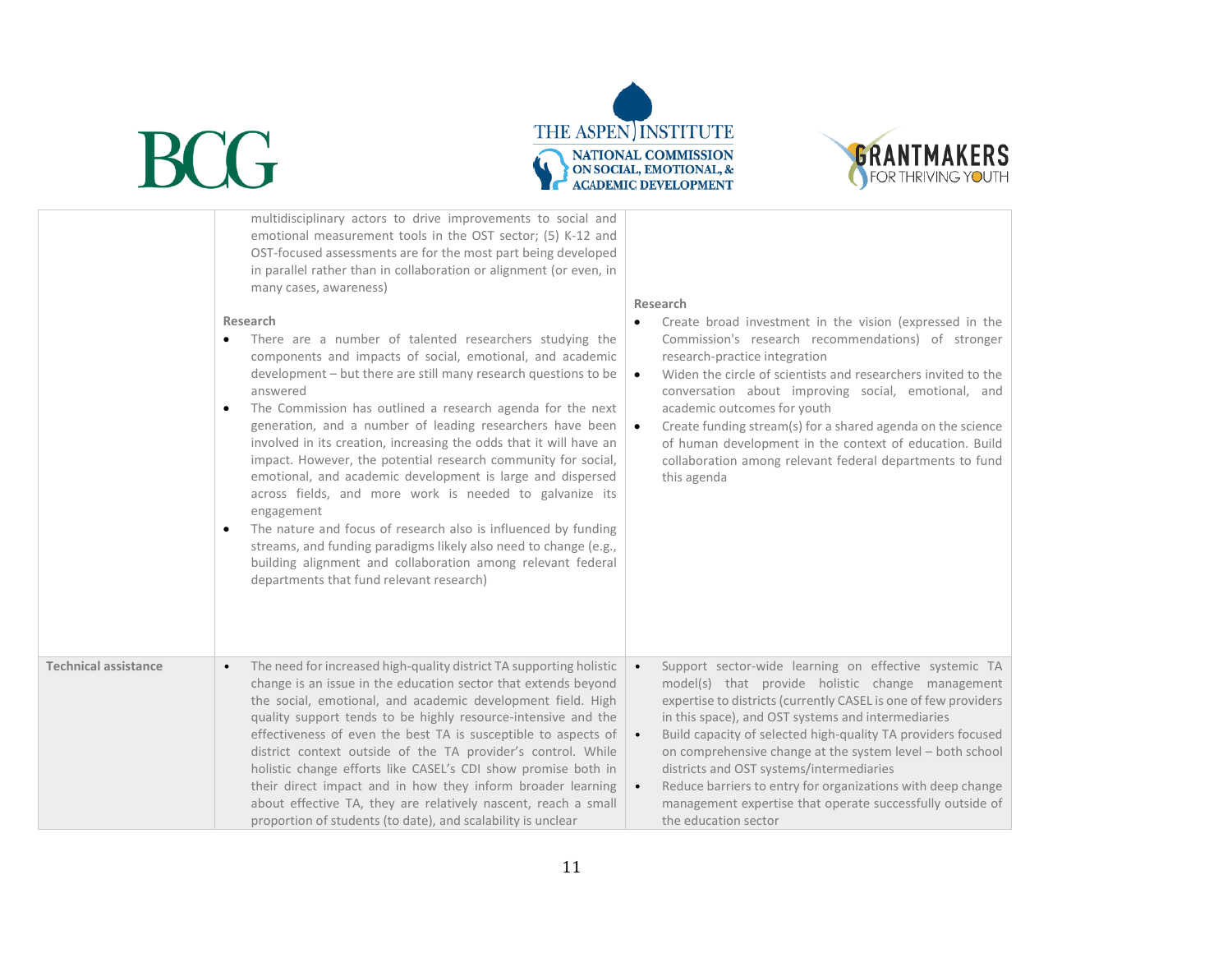



|                                                   | The landscape of TA providers supporting OST settings is similarly<br>diverse and decentralized. While OST providers may avoid some<br>of the political challenges that can produce churn and instability<br>in districts, they often face even more significant economic<br>constraints in engaging outside support to help build capacity                                                                                                                                                                                                                                                                                                                                                                                                                                                                                    | Create supportive conditions under which existing or new TA<br>$\bullet$<br>providers working in schools and OST settings can have more<br>sustained and meaningful impact-e.g., working in close<br>coordination with place-based networks over an extended<br>period of time<br>Support TA providers with expertise in facilitating<br>$\bullet$<br>partnerships among schools, OST and the range of other<br>sectors that impact youth, especially marginalized youth,<br>including the child welfare system, juvenile justice system,<br>and heath/ mental health system<br>Support OST programs and systems with resources to invest<br>in high-quality professional development for staff and<br>leadership |
|---------------------------------------------------|--------------------------------------------------------------------------------------------------------------------------------------------------------------------------------------------------------------------------------------------------------------------------------------------------------------------------------------------------------------------------------------------------------------------------------------------------------------------------------------------------------------------------------------------------------------------------------------------------------------------------------------------------------------------------------------------------------------------------------------------------------------------------------------------------------------------------------|-------------------------------------------------------------------------------------------------------------------------------------------------------------------------------------------------------------------------------------------------------------------------------------------------------------------------------------------------------------------------------------------------------------------------------------------------------------------------------------------------------------------------------------------------------------------------------------------------------------------------------------------------------------------------------------------------------------------|
| <b>Networks</b><br>learning<br>and<br>communities | There are some place-based networks deeply focused on social,<br>$\bullet$<br>emotional, and academic development, however their current<br>prevalence and reach is very modest. There are also larger place-<br>based networks with broader reach (e.g., cradle-to-career<br>networks within the national Strive network), however there is<br>significant work to be done for social, emotional, and academic<br>development to be among the top priorities of most networks'<br>work<br>In addition, while networks show promise as a lever for building<br>knowledge, know-how, and alignment, networks require<br>backbone organizations with facilitation and content expertise<br>and capacity in order to be most impactful. Many current<br>network backbones are under-resourced and struggle to reach<br>this ideal | Facilitate wider adoption of social, emotional, and academic<br>$\bullet$<br>development by place-based networks and learning<br>communities, via:<br>Growing footprint of existing social, emotional,<br>and academic development-focused networks<br>Supporting creation of new networks in<br>communities not currently reached<br>Encouraging existing networks not focused on<br>social, emotional, and academic development<br>(e.g., those in Strive network) to adopt it into their<br>agenda<br>Continue to study and publicize essential elements of high<br>$\bullet$<br>functioning place-based networks                                                                                              |
| <b>Pre-service training</b>                       | There are pockets of progress among educator prep programs<br>$\bullet$<br>and the adoption of new teacher certification assessments is<br>encouraging. However, the overall momentum likely is not                                                                                                                                                                                                                                                                                                                                                                                                                                                                                                                                                                                                                            | Support organized policy effort to impact licensure<br>$\bullet$<br>requirements within each state for both front-line educators<br>and leaders                                                                                                                                                                                                                                                                                                                                                                                                                                                                                                                                                                   |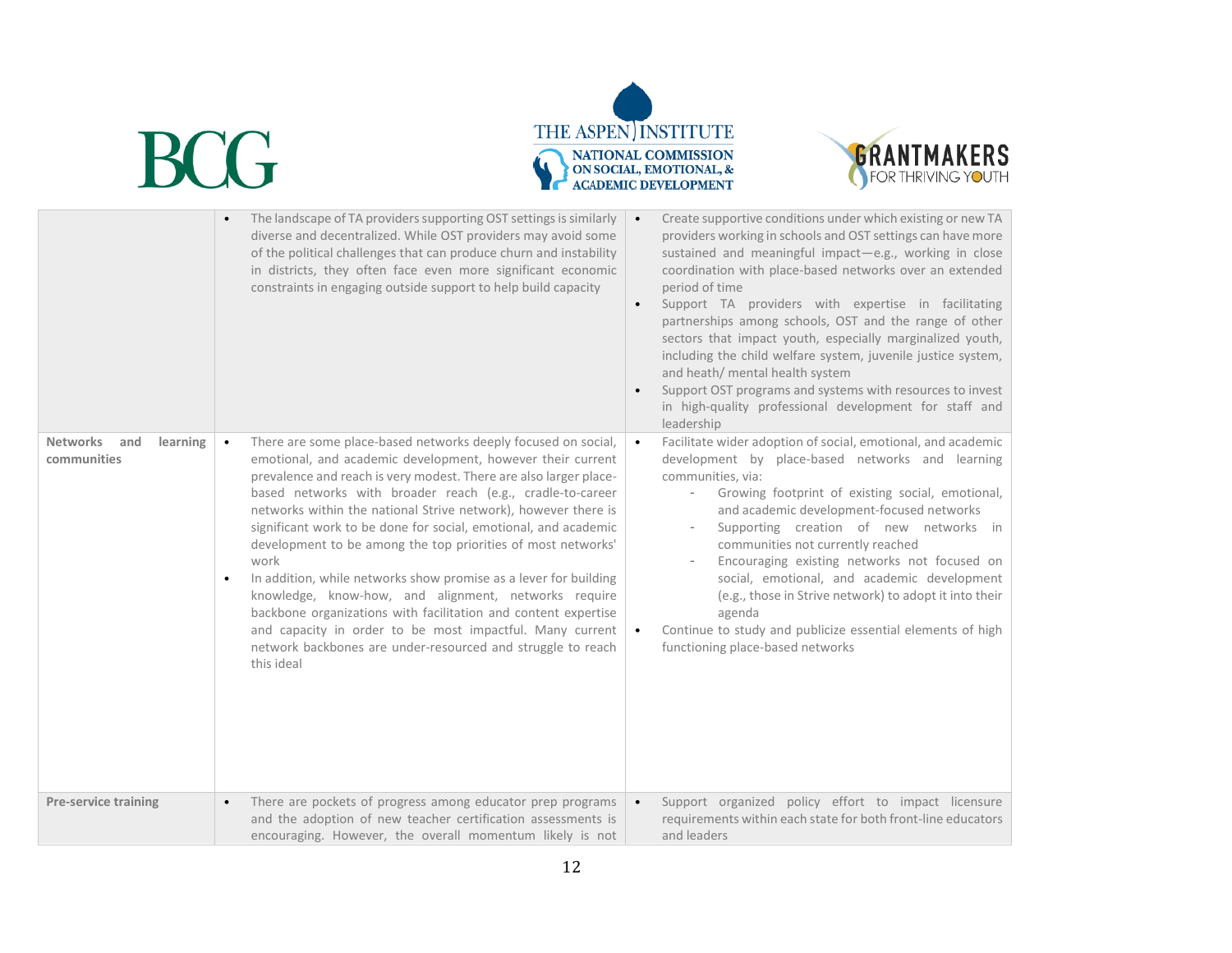



|                     | sufficient given the structural fragmentation of where educator<br>preparation happens and the lack of coordinated effort to move<br>the field. There is not yet an organized policy effort to advance<br>the work to impact licensure in the 50 states, and there is not a<br>large-scale organized effort to engage and network across<br>teacher preparation programs to bring this to the forefront of the<br>agenda                                                                                                                                                                                                                                                                                                                                        | Support organized, large-scale effort to engage most<br>$\bullet$<br>prominent front-line educator and leadership preparation<br>programs on bringing content related to adult and youth<br>social, emotional, and academic development to forefront of<br>reform agenda<br>Support organized, large-scale effort to embed<br>$\bullet$<br>implementation and change management knowledge and<br>skills into leadership preparation<br>Promote continued efforts to expand adoption of teacher<br>and leader certification assessments that emphasize<br>relevant skills and competencies<br>Support development of an edTPA 2.0 that fully incorporates<br>social, emotional, and academic-aligned perspectives and<br>practices                                                                                                                                                                                                                                                                                            |
|---------------------|-----------------------------------------------------------------------------------------------------------------------------------------------------------------------------------------------------------------------------------------------------------------------------------------------------------------------------------------------------------------------------------------------------------------------------------------------------------------------------------------------------------------------------------------------------------------------------------------------------------------------------------------------------------------------------------------------------------------------------------------------------------------|------------------------------------------------------------------------------------------------------------------------------------------------------------------------------------------------------------------------------------------------------------------------------------------------------------------------------------------------------------------------------------------------------------------------------------------------------------------------------------------------------------------------------------------------------------------------------------------------------------------------------------------------------------------------------------------------------------------------------------------------------------------------------------------------------------------------------------------------------------------------------------------------------------------------------------------------------------------------------------------------------------------------------|
| In-service training | There are several programs and providers offering diverse<br>educator training opportunities related to social, emotional, and<br>academic development, but they are limited in scale and reach.<br>At the same time, many (likely most) of the largest third-party<br>providers of educator training are not explicitly focused on social,<br>emotional, and academic development. Further, the influence of<br>third-party providers has limits; a significant majority of in-<br>service training is provided internally by districts and schools<br>Stakeholders particularly cite a need for more leadership<br>$\bullet$<br>development programming focused on social, emotional, and<br>academic development, and on change management<br>implementation | Support third-party PD providers for front-line educators<br>$\bullet$<br>and leaders to continue to expand services related to social,<br>emotional, and academic development and improve quality<br>of services (e.g., inclusive of 7 features of effective PD from<br>LPI study)<br>Support front-line educators, school and district leaders, and<br>$\bullet$<br>third-party party PD providers in better integrating PD and<br>tools into a more systemic and lasting implementation of<br>social, emotional, and academic development (i.e., improve<br>coherence)<br>Expand leadership programming focused on change<br>$\bullet$<br>management / implementation<br>Advocate for less restrictive PD requirements to enable<br>$\bullet$<br>schools and districts demanding social, emotional, and<br>academic development-related content to prioritize it<br>Engage with the large market of PD providers adjacent to the<br>existing field to increase emphasis on evidence-based social<br>and emotional content |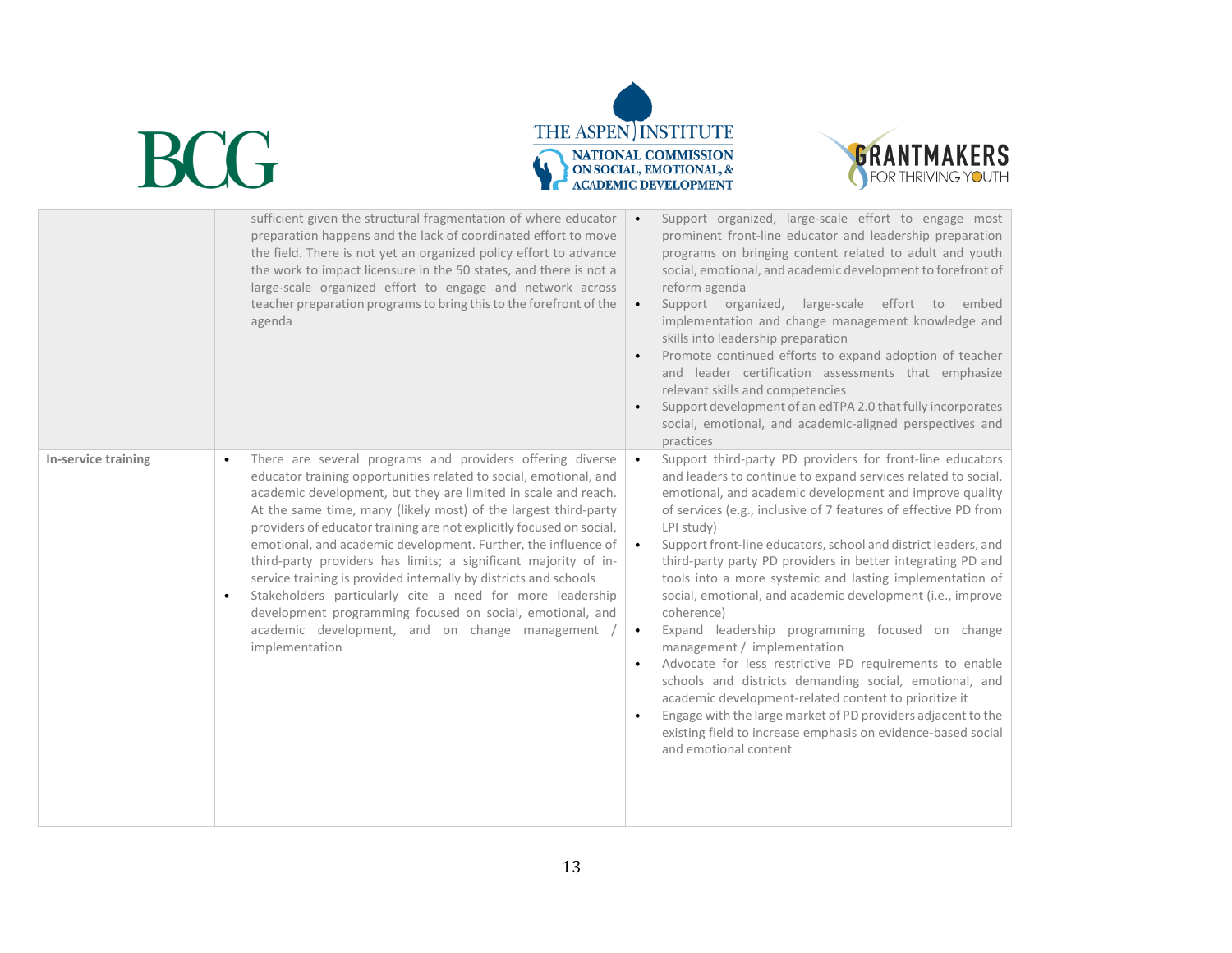





| <b>Public funding</b><br>Engage and advocate to<br>local, state and federal<br>policy makers to enhance<br>supportive<br>and<br>create<br>conditions<br>for<br>implementation | There is certainly opportunity for state and federal policies and<br>funding to advance further in support of social, emotional, and<br>academic development, as articulated in the National<br>Commission's policy recommendations. That said, policy<br>adoption at the state level is among the most rapid and<br>encouraging areas of recent progress in the social, emotional,<br>and academic development field. Both the underlying conditions<br>and level of engagement of states are favorable<br>There remains a significant need to build state-level capacity for<br>$\bullet$<br>policy development and, particularly, implementation. There is a<br>related need to further develop the supply of policy-focused TA<br>that supports states (both as relates to schools and the OST<br>sector) | Develop advocacy strategy and engage existing field actors<br>around efforts to drive the implementation of the<br>Commission's policy recommendations at the federal, state,<br>local levels in school and out-of-school environments<br>Leverage and strengthen the capacity of existing policy-<br>$\bullet$<br>focused organizations in the OST sector to amplify the<br>importance of SEAD in OST environments and define and<br>deliver needed resources, support, and TA to intermediaries<br>and providers to fully implement policies<br>Ensure policies encourage and do not create obstacles for<br>$\bullet$<br>partnerships among schools, OST providers/systems and<br>other systems and sectors serving youth<br>Build greater consensus across field around the appropriate<br>$\bullet$<br>path forward on accountability. In parallel, solidify coalition<br>to support assessment and accountability policy efforts<br>across states<br>Support development of sustainable state-level TA model(s)<br>that bring expertise and capacity to bear to create<br>supportive conditions for social, emotional, and academic<br>development<br>Expand policy agenda and coalition to be inclusive of and<br>integrated with policy agendas of other related change<br>efforts (e.g., Dignity in Schools, opportunity youth, college<br>access and success, early childhood access/quality, child<br>mental health, trauma-informed care/education) |
|-------------------------------------------------------------------------------------------------------------------------------------------------------------------------------|---------------------------------------------------------------------------------------------------------------------------------------------------------------------------------------------------------------------------------------------------------------------------------------------------------------------------------------------------------------------------------------------------------------------------------------------------------------------------------------------------------------------------------------------------------------------------------------------------------------------------------------------------------------------------------------------------------------------------------------------------------------------------------------------------------------|-----------------------------------------------------------------------------------------------------------------------------------------------------------------------------------------------------------------------------------------------------------------------------------------------------------------------------------------------------------------------------------------------------------------------------------------------------------------------------------------------------------------------------------------------------------------------------------------------------------------------------------------------------------------------------------------------------------------------------------------------------------------------------------------------------------------------------------------------------------------------------------------------------------------------------------------------------------------------------------------------------------------------------------------------------------------------------------------------------------------------------------------------------------------------------------------------------------------------------------------------------------------------------------------------------------------------------------------------------------------------------------------------------------------------------------------------------------------|
| <b>Philanthropic funding</b>                                                                                                                                                  | There are a number of philanthropic organizations currently<br>$\bullet$<br>committed to investing in social, emotional, and academic<br>development. And this field among education topics has a unique<br>ability to draw funders with a broad range of core interests<br>Philanthropic investment will always be a small share of total<br>resources as compared to public funding, and thus necessarily<br>must be catalytic in nature. However, the current level of<br>investment (\$400M over 3 years among funders submitting data)<br>likely needs to expand significantly to address the large number<br>of capacity needs in the sector. There are several potential<br>incremental sources of funding to consider and pursue (see more<br>at right)                                               | Increase philanthropic resources committed to social,<br>$\bullet$<br>emotional, and academic development by engaging:<br>Funders currently invested in social, emotional, and<br>academic development but in relatively small<br>proportion to their broader portfolio<br>Funders with adjacent interests (e.g., academic<br>achievement, racial and social justice, personalized<br>learning, community schools, child and youth welfare)<br>Current or potential funders outside of existing<br>established funder groups, with some social,<br>and<br>academic-<br>development-related<br>emotional,<br>interest                                                                                                                                                                                                                                                                                                                                                                                                                                                                                                                                                                                                                                                                                                                                                                                                                                            |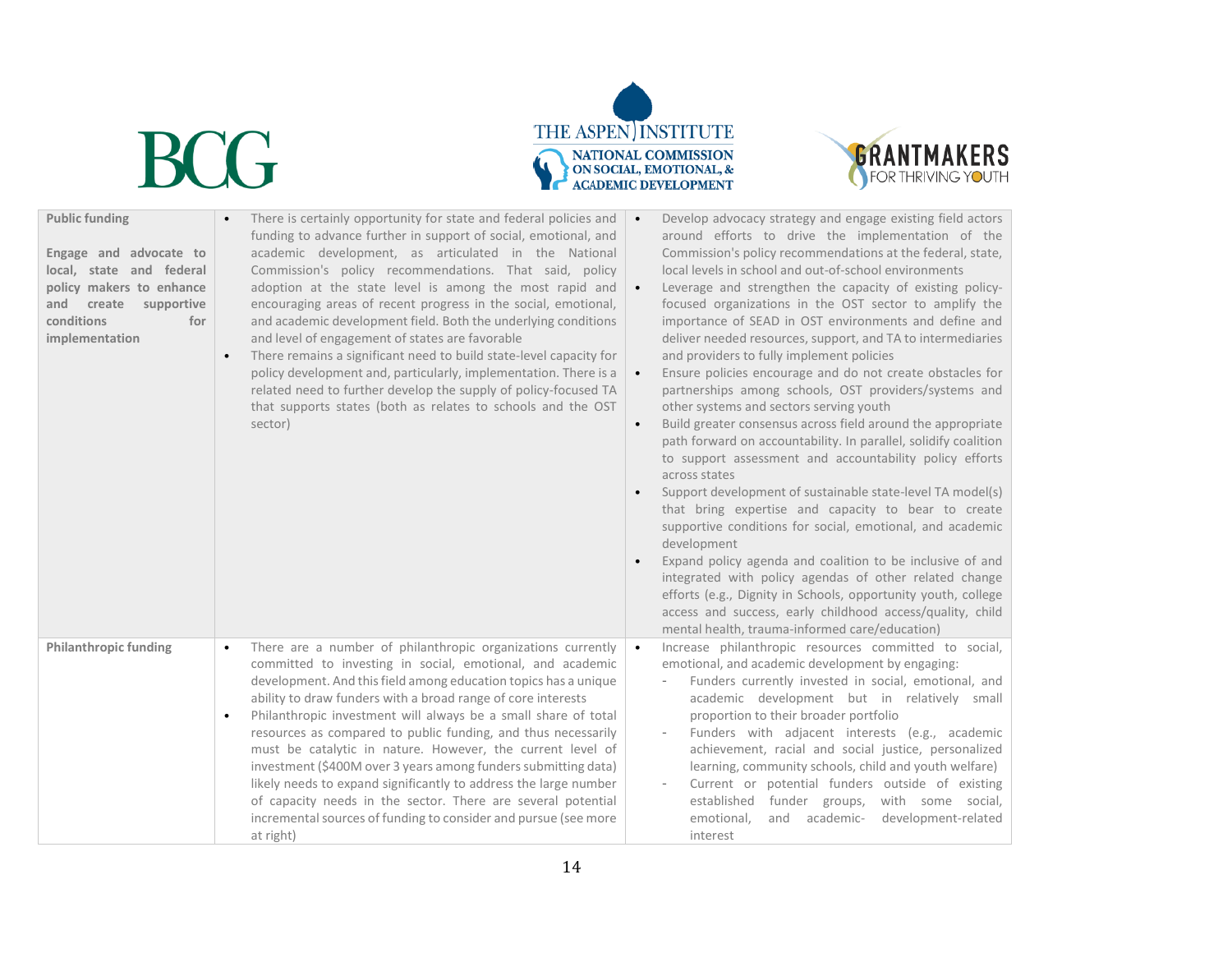



|                                                                           | Greater alignment and collaboration across funders also would<br>be helpful; there are several existing coordinating structures that<br>could be assets in this ongoing work                                                                                                                                                                                                                                                                                                                                                                                                                  | Leverage existing funder collaborative structures to enable<br>continued collective engagement and potentially greater<br>funder collaboration around<br>priority needs and<br>opportunities in the field                                                                                                                                                                                                                                                                                                                                                                                                                                                                                                                                                                                                                                                                                                                                       |
|---------------------------------------------------------------------------|-----------------------------------------------------------------------------------------------------------------------------------------------------------------------------------------------------------------------------------------------------------------------------------------------------------------------------------------------------------------------------------------------------------------------------------------------------------------------------------------------------------------------------------------------------------------------------------------------|-------------------------------------------------------------------------------------------------------------------------------------------------------------------------------------------------------------------------------------------------------------------------------------------------------------------------------------------------------------------------------------------------------------------------------------------------------------------------------------------------------------------------------------------------------------------------------------------------------------------------------------------------------------------------------------------------------------------------------------------------------------------------------------------------------------------------------------------------------------------------------------------------------------------------------------------------|
| Youth voice and leadership                                                | The Commission's work to date has incorporated youth voice and<br>leadership, but ensuring that the movement values and<br>maintains youth voice at its core will require intentionality<br>There are several organizations focused on elevating youth voice<br>and leadership, but the key to success across all<br>recommendations is a more universal mindset shift among<br>schools, youth-serving organizations, policymakers, and<br>individuals to consider youth voice as critical in designing new<br>programs and solutions                                                         | Encourage and provide TA/support to enable partners and<br>$\bullet$<br>providers to create influential roles for youth within their<br>own organizations to provide input and influence decisions<br>Showcase examples of school models and/or OST programs,<br>$\bullet$<br>and especially school/OST partnerships, where youth voice<br>is provided a central leadership role<br>Ensure student voice and leadership remain central to any<br>$\bullet$<br>go-forward efforts of the Commission following the release<br>of the Report from the Nation                                                                                                                                                                                                                                                                                                                                                                                       |
| Local coalition building and<br>high<br>visibility<br>public<br>campaigns | Stakeholder interviews highlight the important role of parent-<br>and community engagement, both to inform parents'<br>interactions with their own children and to build parent advocacy<br>While there are examples of communications, coalition-building,<br>$\bullet$<br>and grass-roots engagement activities at local, state, and<br>national levels, most efforts are nascent or small-scale. Much<br>more is needed. Similarly, while there are some highly-regarded<br>toolkits and other resources, more content and support are<br>needed to help local coalitions in their efforts | Create and/or aggregate communications resources to<br>$\bullet$<br>support parents and caregivers to (1) learn about social,<br>emotional, and academic development and build skills they<br>can use in their own interactions with children and youth; (2)<br>lead and advocate for change in their communities related<br>to social, emotional, and academic development<br>Create and/or aggregate communications resources to<br>$\bullet$<br>support partner organizations in explaining and promoting<br>social, emotional, and academic development-related<br>practices to stakeholders (building on work underway by<br>National Commission comms team and its partners)<br>Promote greater collaboration across existing grass-roots<br>efforts through new and/or strengthened networks<br>Ignite deeper awareness and enthusiasm for social,<br>emotional, and academic development through a<br>coordinated national comms effort |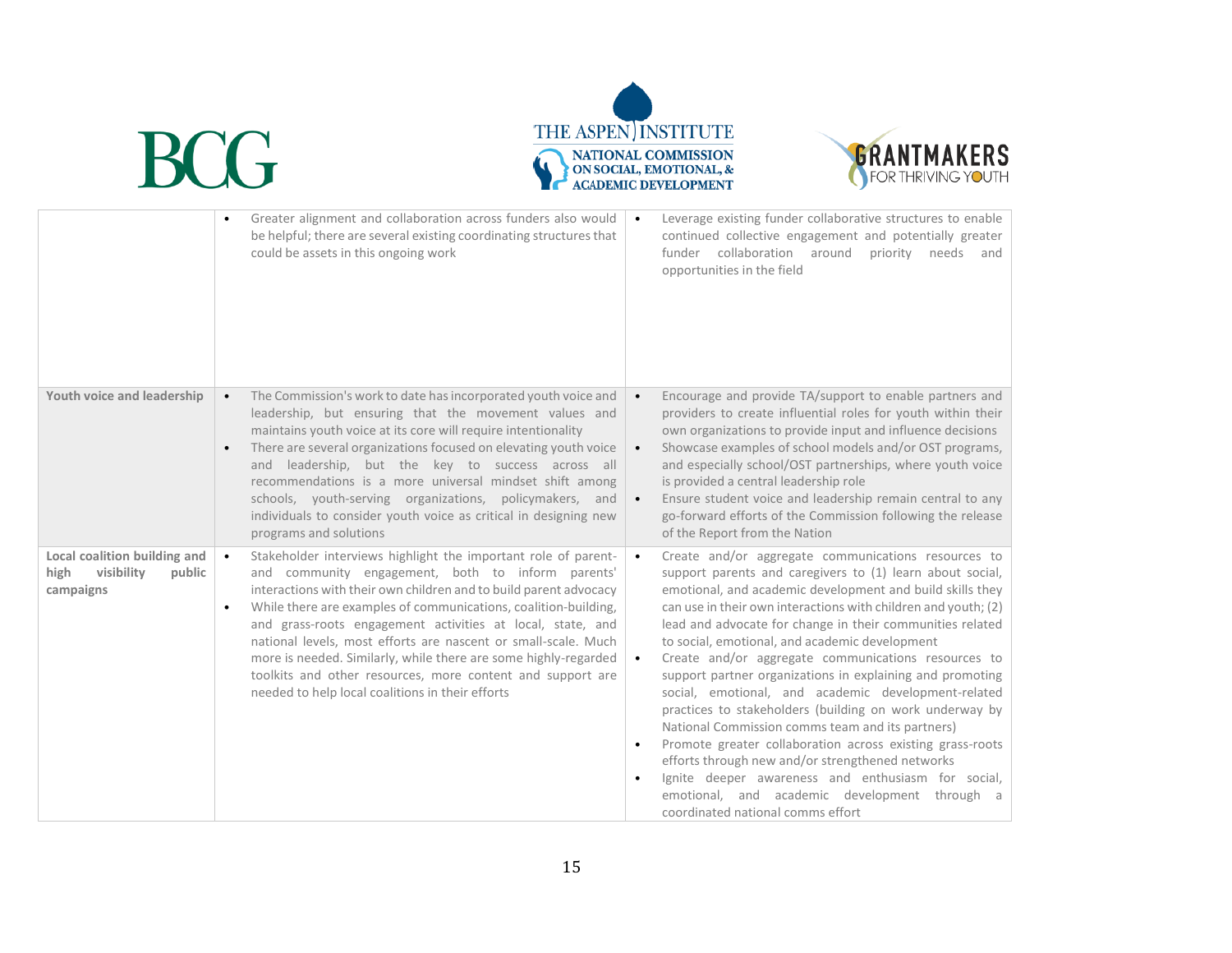



|                                                      |                                                                                                                                                                                                                                                                                                                                                                                                                                                                                                                                                | Encourage cross-sector local coalitions that include schools;<br>out-of-school time programs; parent organizations; and<br>local youth arts, sports and STEM organizations                                                                                                                                                                                                                                                                                                         |
|------------------------------------------------------|------------------------------------------------------------------------------------------------------------------------------------------------------------------------------------------------------------------------------------------------------------------------------------------------------------------------------------------------------------------------------------------------------------------------------------------------------------------------------------------------------------------------------------------------|------------------------------------------------------------------------------------------------------------------------------------------------------------------------------------------------------------------------------------------------------------------------------------------------------------------------------------------------------------------------------------------------------------------------------------------------------------------------------------|
| Educator engagement via<br>networks and social media | While it is possible that some or all of the Commission's<br>recommendations will galvanize viral engagement and<br>widespread enthusiasm through the existing channels<br>independent of any formalized efforts, it is likely some<br>intentional initiative or strategy will be required to ensure uptake<br>and distribution across educator-led social media forums and<br>networks                                                                                                                                                        | Develop<br>disseminate<br>and<br>execute<br>strategy<br>to<br>$\bullet$<br>recommendations and best practices related to social,<br>emotional, and academic development across educator-led<br>social media forums and networks<br>Find and/or create networks analogous to those for teachers<br>$\bullet$<br>among front-line OST educators<br>Continue to provide central role for practitioner leadership<br>$\bullet$<br>in ongoing work of the National Commission           |
| Aligning and convening the                           | National and regional associations                                                                                                                                                                                                                                                                                                                                                                                                                                                                                                             | National and regional associations                                                                                                                                                                                                                                                                                                                                                                                                                                                 |
| field                                                | While the Commission has strong momentum with its existing<br>group of partners, there is a need to continue to build the<br>coalition<br>In addition, there is significant potential for partners (both<br>$\bullet$<br>existing and new) to further align their priorities and initiatives<br>with the Commission's emerging recommendations<br>Both of the above efforts may happen organically to some<br>$\bullet$<br>extent, but a sufficiently-resourced intentional effort is needed<br>for such efforts to reach their full potential | Continue to support<br>infuse<br>and<br>deeply<br>$\bullet$<br>more<br>recommendations into<br>of<br>existing<br>work<br>partner<br>organizations<br>Continue to increase diversity of partners collaborative<br>$\bullet$<br>membership<br>More closely align efforts with adjacent movements, e.g.,<br>$\bullet$<br>Dignity in Schools, opportunity youth, college access and<br>success, early childhood access/quality, child mental health,<br>trauma-informed care/education |
|                                                      | Field-wide convening and collaboration<br>It is very unlikely that the Commission's recommendations will<br>$\bullet$<br>have the desired impact if there is not an organized, ongoing<br>movement                                                                                                                                                                                                                                                                                                                                             | Field-wide convening and collaboration<br>Communicate about and engage on a vision and<br>$\bullet$<br>recommendations<br>for<br>what<br>is<br>needed<br>(i.e.,<br>recommendations in Report from the Nation)                                                                                                                                                                                                                                                                      |